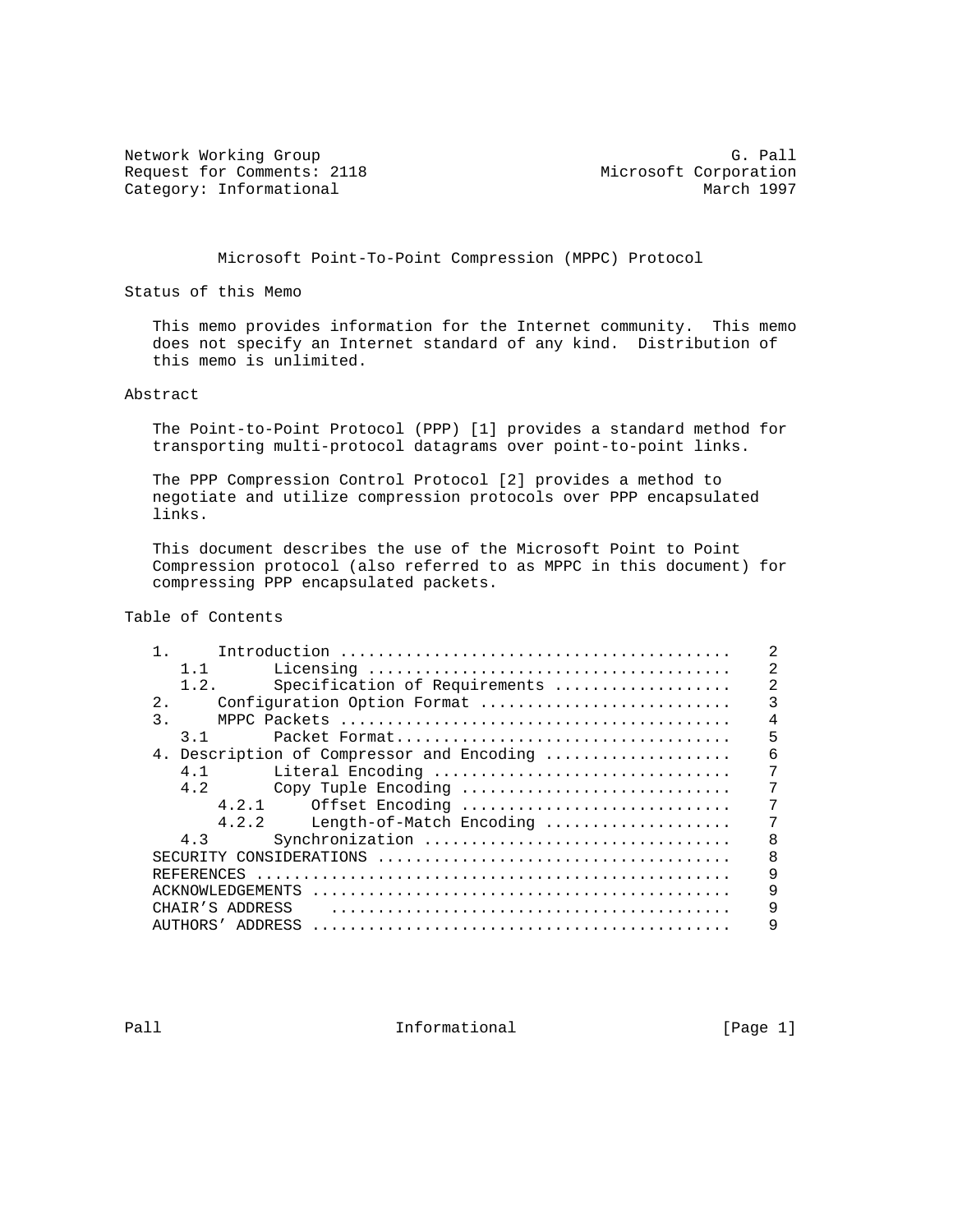RFC 2118 MPPC Protocol March 1997

# 1. Introduction

 The Microsoft Point to Point Compression scheme is a means of representing arbitrary Point to Point Protocol (PPP) packets in a compressed form. The MPPC algorithm is designed to optimize processor utilization and bandwidth utilization in order to support large number of simultaneous connections. The MPPC algorithm is also optimized to work efficiently in typical PPP scenarios (1500 byte MTU, etc.).

 The MPPC algorithm uses an LZ [3] based algorithm with a sliding window history buffer.

 The MPPC algorithm keeps a continous history so that after 8192 bytes of data has been transmitted compressed there is always 8192 bytes of history to use for compressing, except when the history is flushed.

#### 1.1. Licensing

 MPPC can only be used in products that implement the Point to Point Protocol AND for the sole purpose of interoperating with other MPPC and Point to Point Protocol implementations.

 Source and object licenses are available on a non-discriminatory basis from Stac Electronics. Please contact:

 Cheryl Poland Stac Electronics 12636 High Bluff Drive, San Deigo, CA 92130 Phone: (619)794-4534 Email: cherylp@stac.com

### 1.2. Specification of Requirements

 In this document, several words are used to signify the requirements of the specification. These words are often capitalized.

 MUST This word, or the adjective "required", means that the definition is an absolute requirement of the specification.

 MUST NOT This phrase means that the definition is an absolute prohibition of the specification.

Pall **Informational Informational** [Page 2]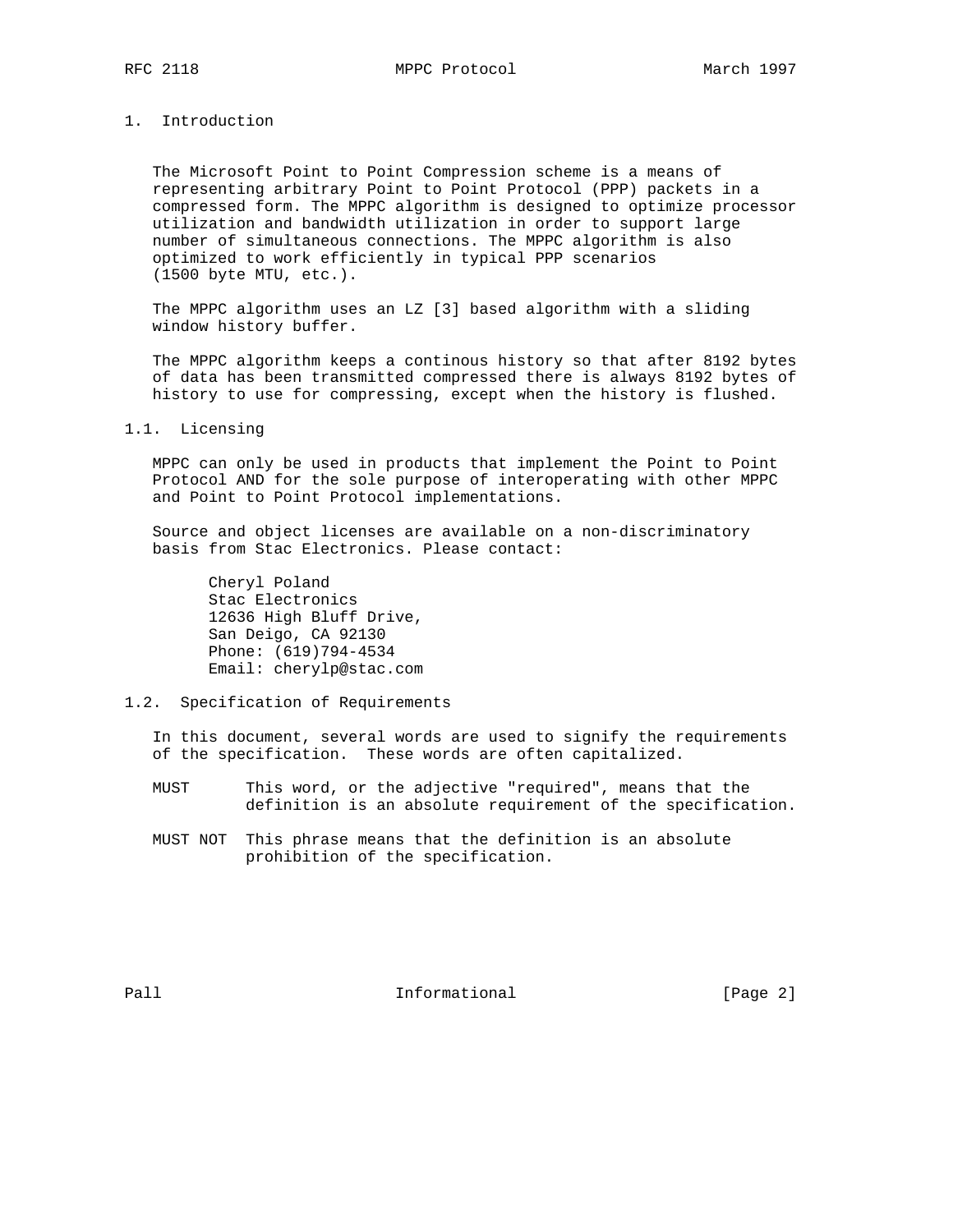- SHOULD This word, or the adjective "recommended", means that there may exist valid reasons in particular circumstances to ignore this item, but the full implications MUST be understood and carefully weighed before choosing a different course.
- MAY This word, or the adjective "optional", means that this item is one of an allowed set of alternatives. An implementation which does not include this option MUST be prepared to interoperate with another implementation which does include the option.
- 2. Configuration Option Format

Description

 The CCP Configuration Option negotiates the use of MPPC on the link. By default or ultimate disagreement, no compression is used.

 A summary of the CCP Configuration Option format is shown below. The fields are transmitted from left to right.

0  $1$  2 3 0 1 2 3 4 5 6 7 8 9 0 1 2 3 4 5 6 7 8 9 0 1 2 3 4 5 6 7 8 9 0 1 +-+-+-+-+-+-+-+-+-+-+-+-+-+-+-+-+-+-+-+-+-+-+-+-+-+-+-+-+-+-+-+-+ | Type | Length | Supported Bits | +-+-+-+-+-+-+-+-+-+-+-+-+-+-+-+-+-+-+-+-+-+-+-+-+-+-+-+-+-+-+-+-+ | Supported Bits +-+-+-+-+-+-+-+-+-+-+-+-+-+-+-+-+

Type

18

### Length

6

Supported Bits

 This field is 4 octets, most significant octet first. The least significant bit in the least significant octet set to 1 indicates desire to negotiate MPPC.

All other bits MUST be set to 0.

Pall **Informational** Informational [Page 3]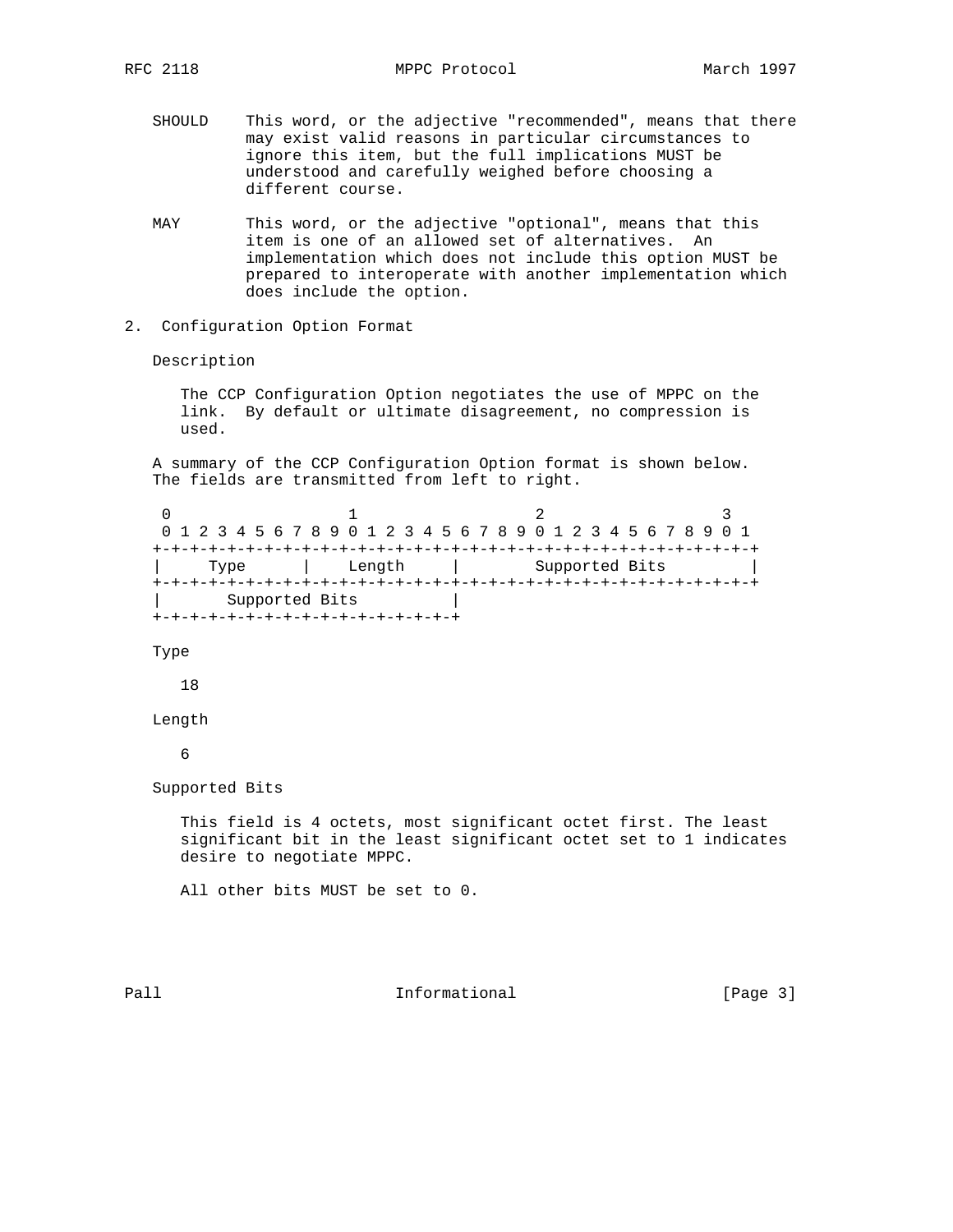# 3. MPPC Packets

 Before any MPPC packets may be communicated, PPP must reach the Network-Layer Protocol phase, and the CCP Control Protocol must reach the Opened state.

 Exactly one MPPC datagram is encapsulated in the PPP Information field. The PPP Protocol field indicates type hex 00FD for all compressed datagrams.

 The maximum length of the MPPC datagram transmitted over a PPP link is the same as the maximum length of the Information field of a PPP encapsulated packet. Since the history buffer is limited to 8192 bytes, this length cannot be greater than 8192 bytes.

 Only packets with PPP Protocol numbers in the range hex 0021 to hex 00FA are compressed. Other packets are not passed thru the MPPC processor and are sent with their original PPP Protocol numbers.

#### Padding

 It is recommended that padding not be used with MPPC since it defeats the purpose of compression. If the sender must use padding it MUST negotiate the Self-Describing-Padding Configuration option during LCP phase and use self-describing pads.

#### Reliability and Sequencing

 The MPPC scheme does not require a reliable link. Instead, it relies on a 12 bit coherency count in each packet to keep the history buffers synchronized. If the receiver recognizes that the coherency count received in the packet does not match the count it is expecting, it sends a CCP Reset-Request packet to resynchronize its history buffer with the sender's history buffer.

 MPPC expects the packets to be delivered in sequence, otherwise history buffer re-synchronization will not occur.

 MPPC MAY be used over a reliable link, as described in "PPP Reliable Transmision" [5], but this typically just adds unnecessary overhead since only the coherency count is required.

### Data Expansion

 If compressing the data results in data expansion, the original data is sent as an uncompressed MPPC packet. The sender must flush the history before compressing any more data and set the FLUSHED bit on the next outgoing packet.

Pall **Informational Informational** [Page 4]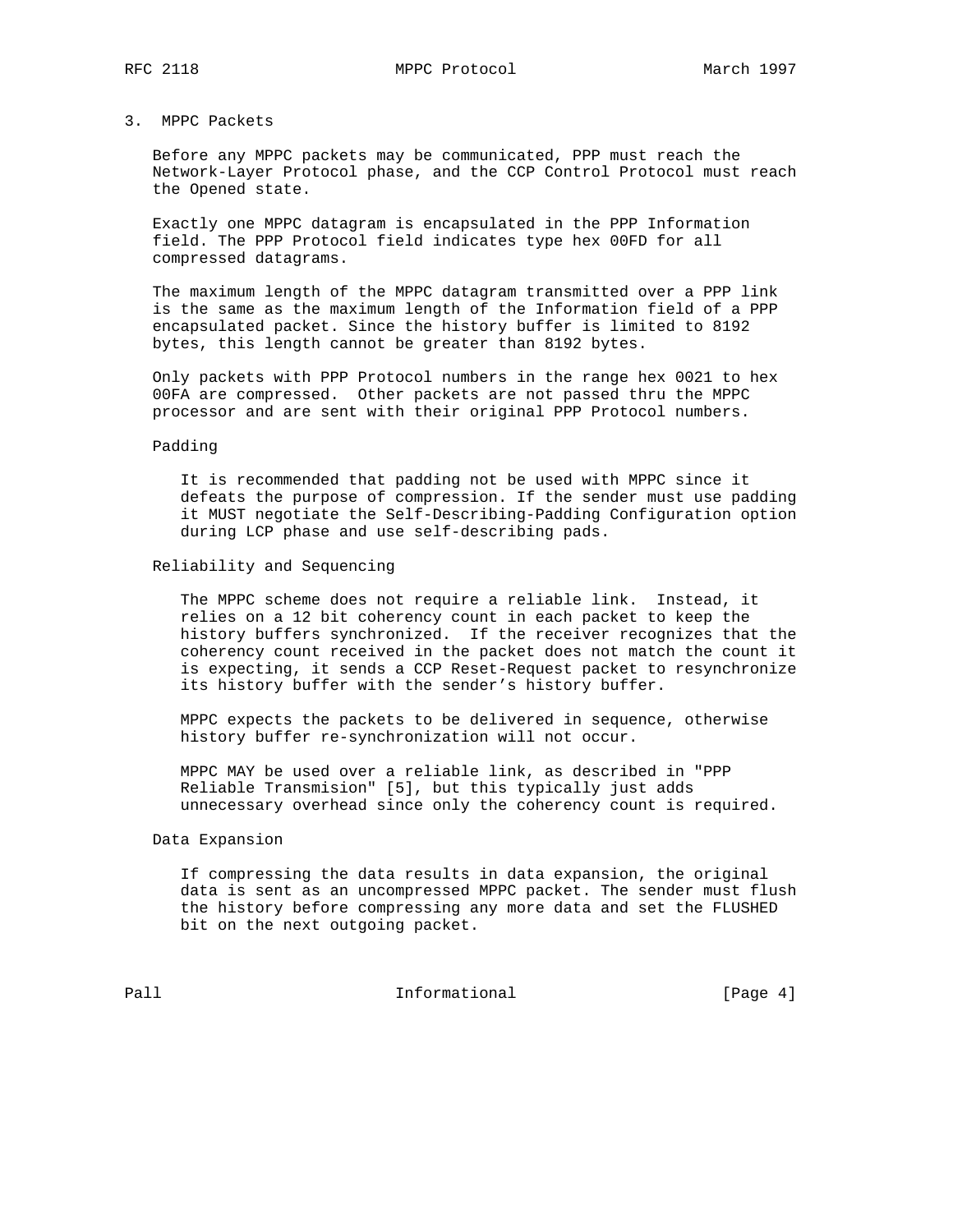## 3.1. Packet Format

0  $1$  2 3 0 1 2 3 4 5 6 7 8 9 0 1 2 3 4 5 6 7 8 9 0 1 2 3 4 5 6 7 8 9 0 1 +-+-+-+-+-+-+-+-+-+-+-+-+-+-+-+-+-+-+-+-+-+-+-+-+-+-+-+-+-+-+-+-+ | PPP Protocol |A|B|C|D| Coherency Count | +-+-+-+-+-+-+-+-+-+-+-+-+-+-+-+-+-+-+-+-+-+-+-+-+-+-+-+-+-+-+-+-+ | Compressed Data... +-+-+-+-+-+-+-+-+-+-+-+-+-+-+-+-+-+-+-+-+-+-+-+-+-+-+-+-+-+-+-+-+

PPP Protocol

 The PPP Protocol field is described in the Point-to-Point Protocol Encapsulation [1].

 When the MPPC compression protocol is successfully negotiated by the PPP Compression Control Protocol, the value is hex 00FD. This value MAY be compressed when Protocol-Field-Compression is negotiated.

### Bit A

 This bit indicates that the history buffer has just been initialized before this packet was generated. This packet can ALWAYS be decompressed because it is not based on any previous history. This bit is typically sent to inform the peer that the sender has initialized its history buffer before compressing the packet and that the receiving peer must initialize its history buffer before decompressing the packet. This bit is referred to as FLUSHED bit in this document.

 Implementation Note: Compression and decompression histories are always initialized with all zeroes.

## Bit B

 This bit indicates that the packet was moved to the front of the history buffer typically because there was no room at the end of the history buffer. This bit is used to tell the decompressor to set its history pointer to the beginning of the history buffer.

Implementation Notes:

- 1. It is implied that this bit must be set at least once for every 8192 bytes of data that is sent compressed.
- 2. It is also implied that this bit can be set even if the sender's history buffer is not full. Initialized history that has not been used for compressing data must not be referred to in the compressed packets.

Pall **Informational Informational** [Page 5]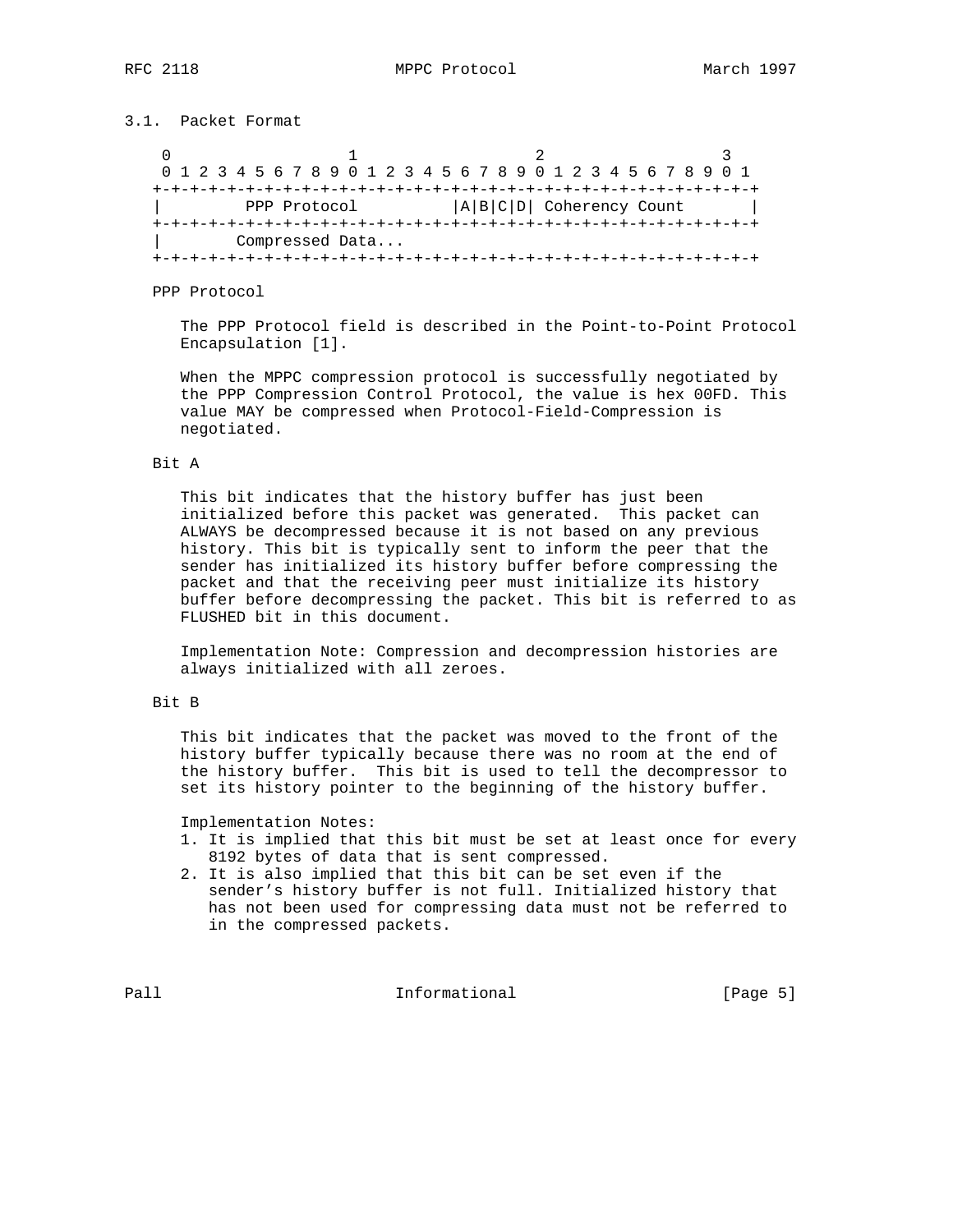# Bit C

 This bit (if set) is used to indicate that the packet is compressed.

### Bit D

This bit must be set to 0.

Coherency Count

 The coherency count is used to assure that the packets are sent in proper order and that no packet has been dropped. This count starts at 0 and is always increased by 1 and NEVER decreases or goes back. When all bits are 1, the count returns to 0.

### Compressed Data

 The compressed data begins with the protocol field. For example, in case of an IP packet (0021 followed by an IP header), the compressor will first try to compress the 0021 protocol field and then compress the IP header.

 If the packet contains header compression, the MPPC compressor is applied AFTER header compression is preformed and MUST be applied to the compressed header as well. For example, if a packet contained the protocol 002d for a compressed TCP/IP header, the compressor would first attempt to compress 002d and then it would attempt to compress the compressed Van-Jacobsen TCP/IP header.

## 4. Description of Compressor and Encoding

 The compressor runs through the length of the frame producing as output a Literal (byte to be sent uncompressed) or a <Offset, Length-of-Match> Copy tuple, where Offset is the number of bytes before in the history where the match lies and Length-of-Match is the number of bytes to copy from the location indicated by Offset.

For example, comsider the following string:

 0 1 2 3 4 012345678901234567890123456789012345678901234567890 for whom the bell tolls, the bell tolls for thee.

The compressor would produce:

for whom the bell tolls,<16,15> <40,4><19,3>e.

Pall **Informational** Informational [Page 6]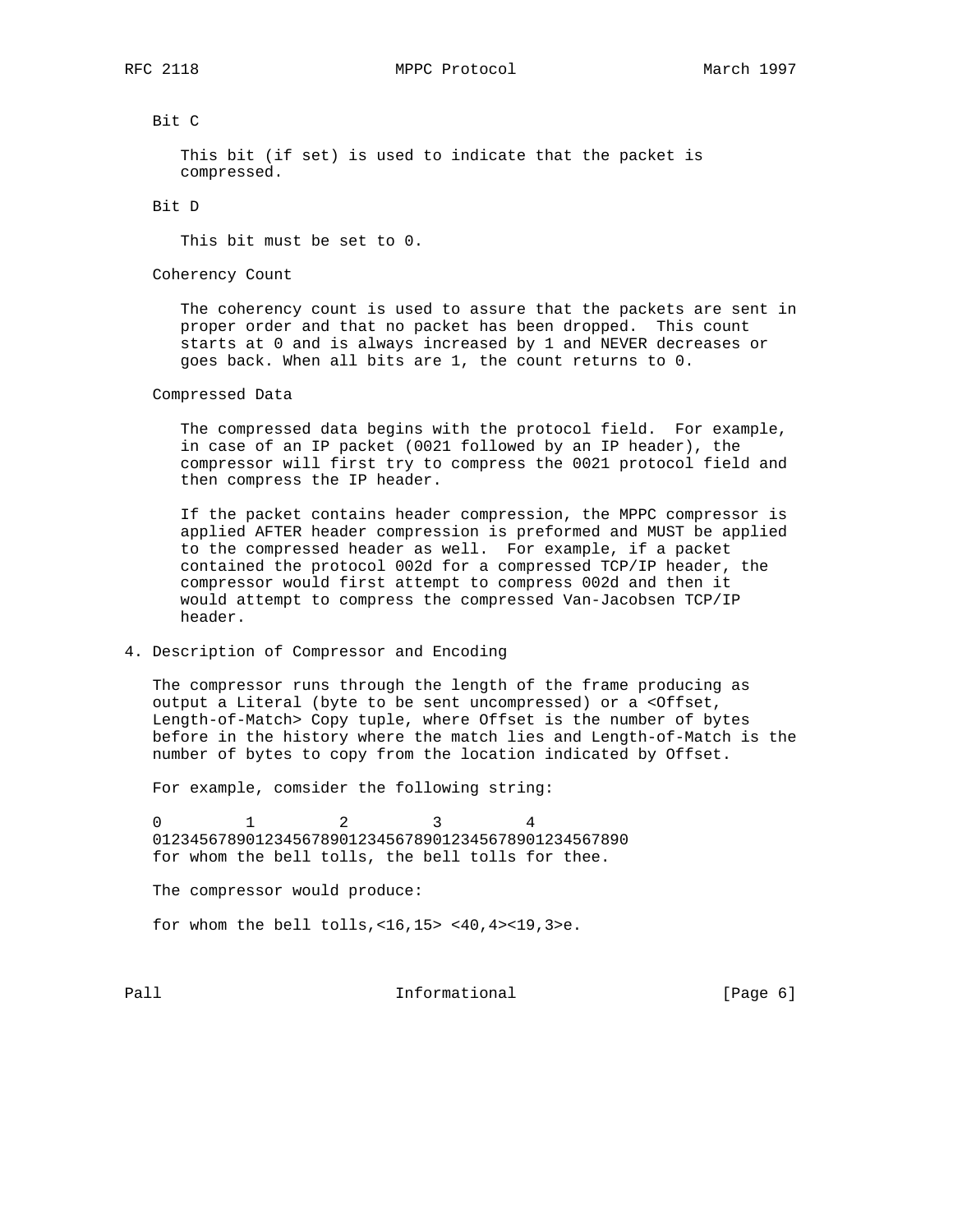The Literal and Copy tuple tokens are then encoded according to the MPPC encoding scheme.

4.1 Literal Encoding

 Literals are bytes sent uncompressed. If the value of the Literal is below hex 80, it is encoded with its value itself. If the Literal has value greater than hex 7F it is sent as bits 10 followed by the lower 7 bits of the Literal.

 Example: Literal hex 56 is transmitted as 01010110 Literal hex E7 is transmitted as 101100111

4.2 Copy Tuple Encoding

 Copy tuples represent compressed data. A tuple has two elements: the Offset and Length-of-Match. The Offset is encoded before the Length of-Match.

4.2.1 Offset Encoding

 Offset values less than 64 are encoded as bits 1111 followed by the lower 6 bits of the value.

 Offset values between 64 and 320 are encoded as bits 1110 followed by the lower 8 bits of the computation (value - 64).

 Offset values between 320 and 8191 are encoded as bits 110 followed by the lower 13 bits of the computation (value - 320).

 Examples: Offset value of 3 is encoded as: 1111 000011 Offset value of 128 is encoded as: 1110 01000000 Offset value of 1024 is encoded as: 110 0001011000000

## 4.2.2 Length-of-Match Encoding

Length of 3 is encoded with bit 0.

 Length values from 4 to 7 are encoded as 10 followed by lower 2 bits of the value.

 Length values from 8 to 15 are encoded as 110 followed by lower 3 bits of the value.

 Length values from 16 to 31 are encoded as 1110 followed by lower 4 bits of the value.

Pall **Informational** Informational [Page 7]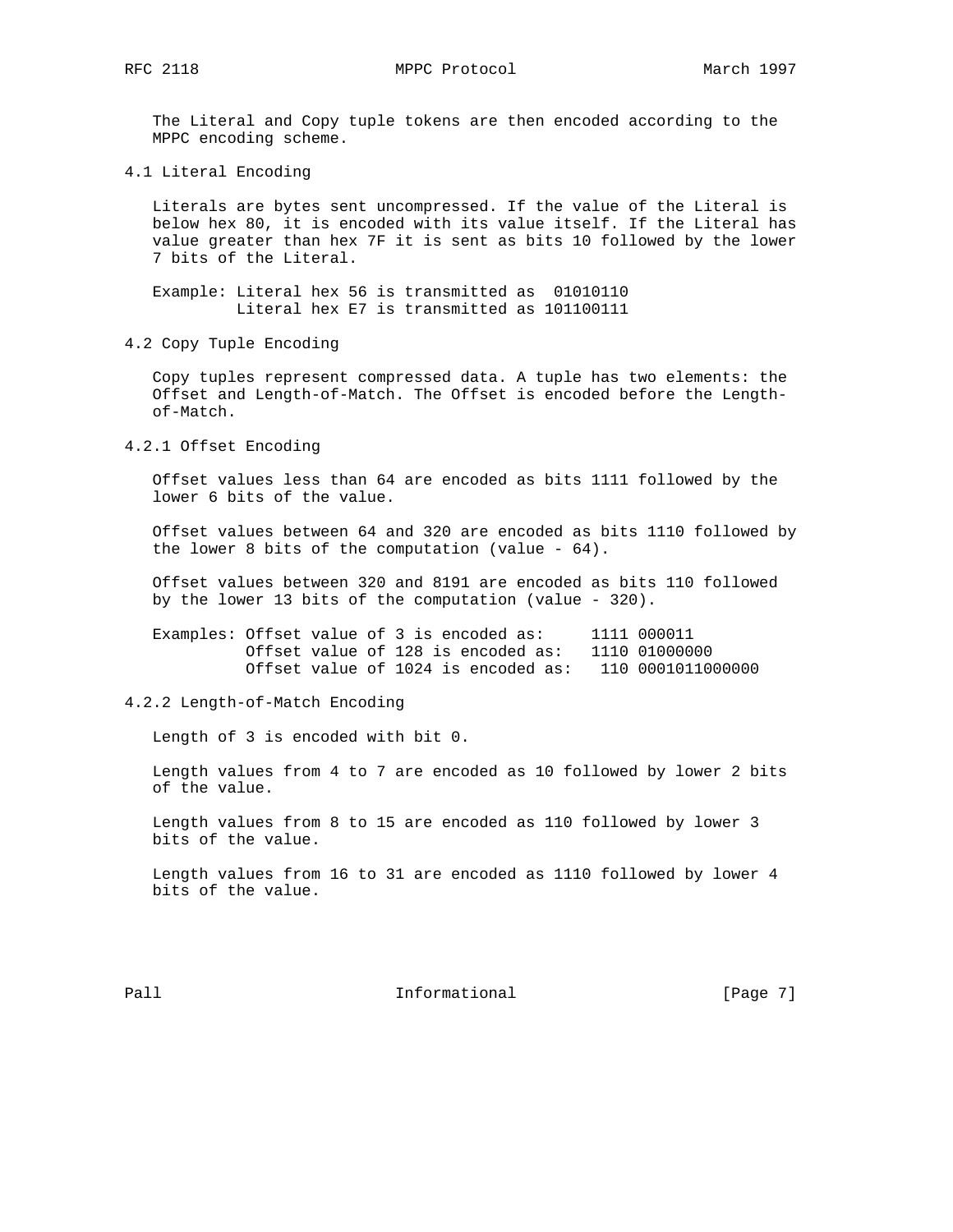Length values from 32 to 63 are encoded as 11110 followed by lower 5 bits of the value.

 Length values from 64 to 127 are encoded as 111110 followed by lower 6 bits of the value.

 Length values from 128 to 255 are encoded as 1111110 followed by lower 7 bits of the value.

 Length values from 256 to 511 are encoded as 11111110 followed by lower 8 bits of the value.

 Length values from 512 to 1023 are encoded as 111111110 followed by lower 9 bits of the value.

 Length values from 1024 to 2047 are encoded as 1111111110 followed by lower 10 bits of the value.

 Length values from 2048 to 4095 are encoded as 11111111110 followed by lower 11 bits of the value.

 Length values from 4096 to 8191 are encoded as 111111111110 followed by lower 12 bits of the value.

Examples: Length of 15 is encoded as: 110 111 Length of 120 is encoded as: 111110 111000 Length of 4097 is encoded as:111111111110 000000000001

The largest Length value that can be encoded is 8191.

### 4.3 Synchronization

 Packets may be lost during transfer. If the decompressor maintained coherency count does not match the coherency count received in the compressed packet, the decompressor drops the packet and sends a CCP Reset-Request packet. The compressor on receiving this packet flushes the history buffer and sets the FLUSHED bit in the next packet it sends. The decompressor on receiving a packet with its FLUSHED bit set flushes its history buffer and sets its coherency count to the one transmitted by the compressor in that packet. Thus synchronization is achieved without a CCP Reset-Ack packet.

Security Considerations

Security issues are not discussed in this memo.

Pall **Informational** Informational [Page 8]